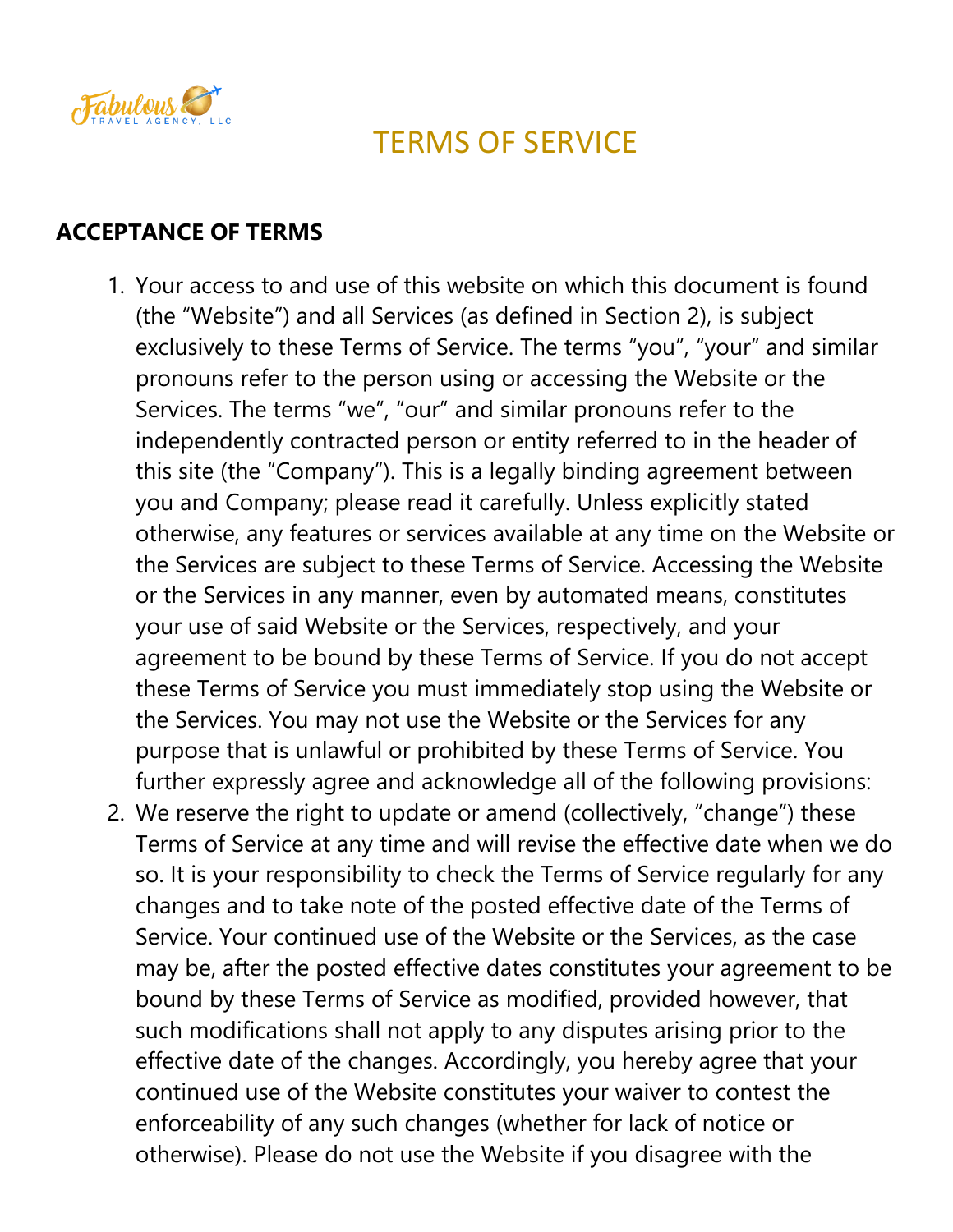

provisions of this paragraph 1.3. Otherwise, your continued use is to be deemed conclusive acceptance thereof.

#### **THE SERVICES**

- 1. The "Services" consist of the Website and any functions provided by, through, or in conjunction with the Website, including but not limited to travel searches, travel booking, email, telephone messages, and text messages. These Terms of Service do not apply to your travel, only to your use of the Services to make a travel booking.
- 2. Each component of your travel (including but not limited to cruises, hotels, flights, excursions, tours, all-inclusives, travel insurance, and all other travel related services) may include its own Terms of Service of service or a contract of carriage (the "Partner Terms"). If Partner Terms apply, you will be shown a link to the Partner Terms prior to completing your booking. We make no representations or warranties as to the Partner Terms. You acknowledge and agree that you will review and agree to the Partner Terms prior to booking your travel through the Services.
- 3. The Services are not for use by users under the age of 18. By registering for the Services, you represent to us that you are over the age of 18, and warrant that you shall not allow persons under the age of 18 to use or access the Services.

#### **PLEASE READ THE FOLLOWING PARAGRAPH CAREFULLY. DO NOT USE THE SERVICES IF YOU DO NOT WISH TO COMPLY:**

1. By either filling out our contact form or providing contact information as part of a prospective or final cruise booking, you give us express written consent to contact you by phone, or e-mail, or text messages to (i) provide notices regarding your bookings and travel itineraries, (ii) investigate or prevent fraud, or (iii) collect a debt owed to us. You agree that we may contact you using autodialed or prerecorded message calls, emails, social media, and text messages to carry out the purposes we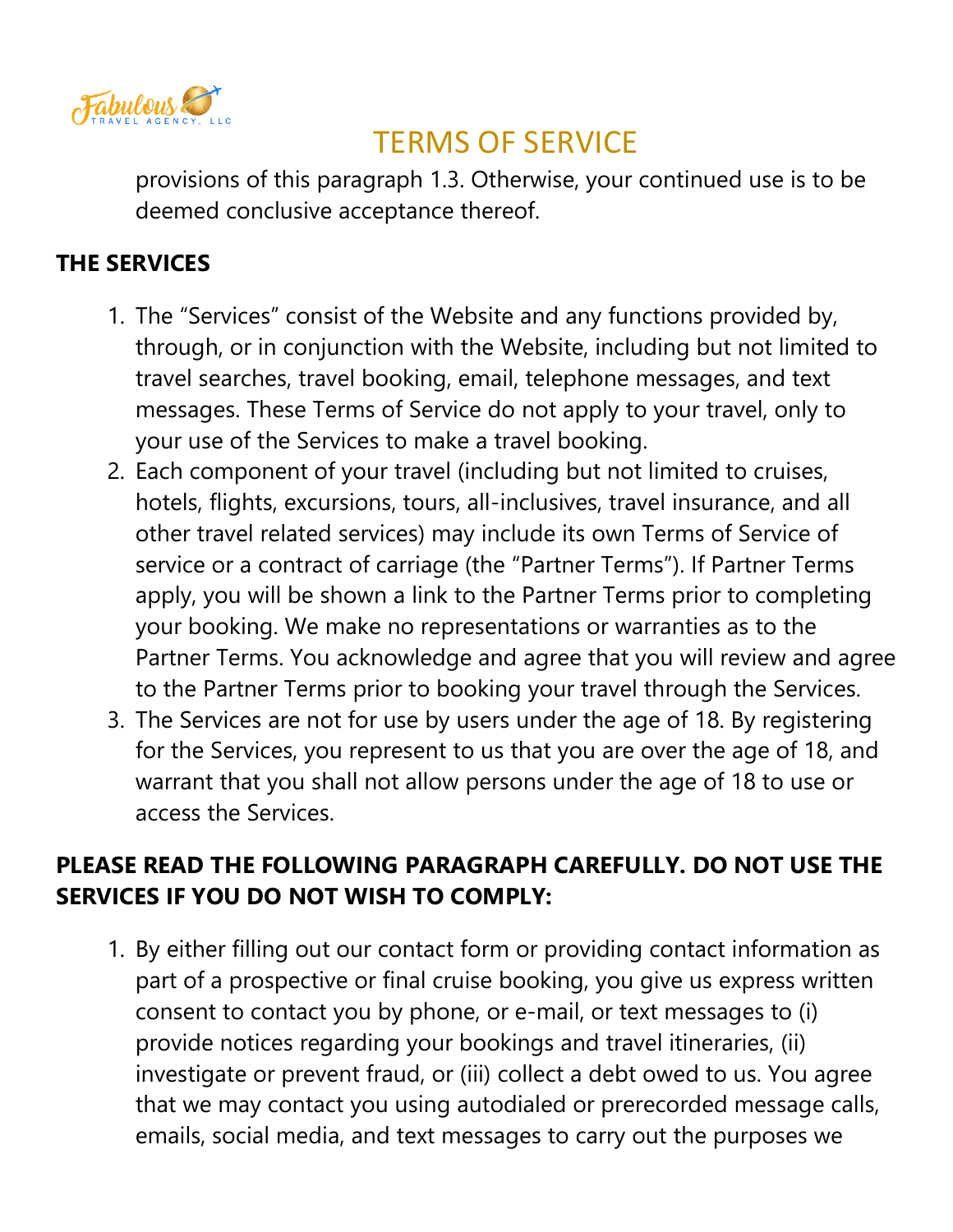

have identified above. We will not share your phone number(s) with third parties for their own purposes without your consent. Standard telephone minute and text charges may apply. We will not use autodialed or prerecorded message calls or texts to contact you for marketing purposes at the telephone number(s) you designate unless we receive your prior express written consent. You do not have to consent to receive autodialed or prerecorded message calls or texts in order to use the Services. YOU EXPRESSLY AGREE THAT WE MAY CONTACT YOU EVEN IF YOU HAVE PREVIOUSLY REGISTERED YOUR PHONE WITH A FEDERAL OR STATE "DO NOT CALL" REGISTRY. You have the right to withdraw your consent and may opt-out of receiving phone calls by contacting us in any of the methods listed in the "Contact" section of the Website. In addition, you may opt-out of e-mails by clicking the "unsubscribe" link in any email we send to you, and may opt-out of text messages by replying "STOP" to text messages you receive from us. If you opt-out and then reenable any of these services, you will be deemed to have again given us your express written consent to contact you via any services you reenable.

**PRIVACY POLICY.** Our privacy policy is located at in the footer of the Website, and is incorporated herein by reference.

#### **ACCEPTABLE USE**

1. For purposes of these Terms of Use, "Content" means information, text, graphics, logos, photographs, images, moving images, sound, illustrations and other materials made available, displayed or transmitted over, by, or in connection with the Services (including information made available by means of an Internet "hyperlink", a third party Web posting, e-mail, or similar means), including all trademarks, trade names service marks and domain names contained therein, as well as the contents of any mobile applications, websites, social media, bulletin boards, chat forums, and all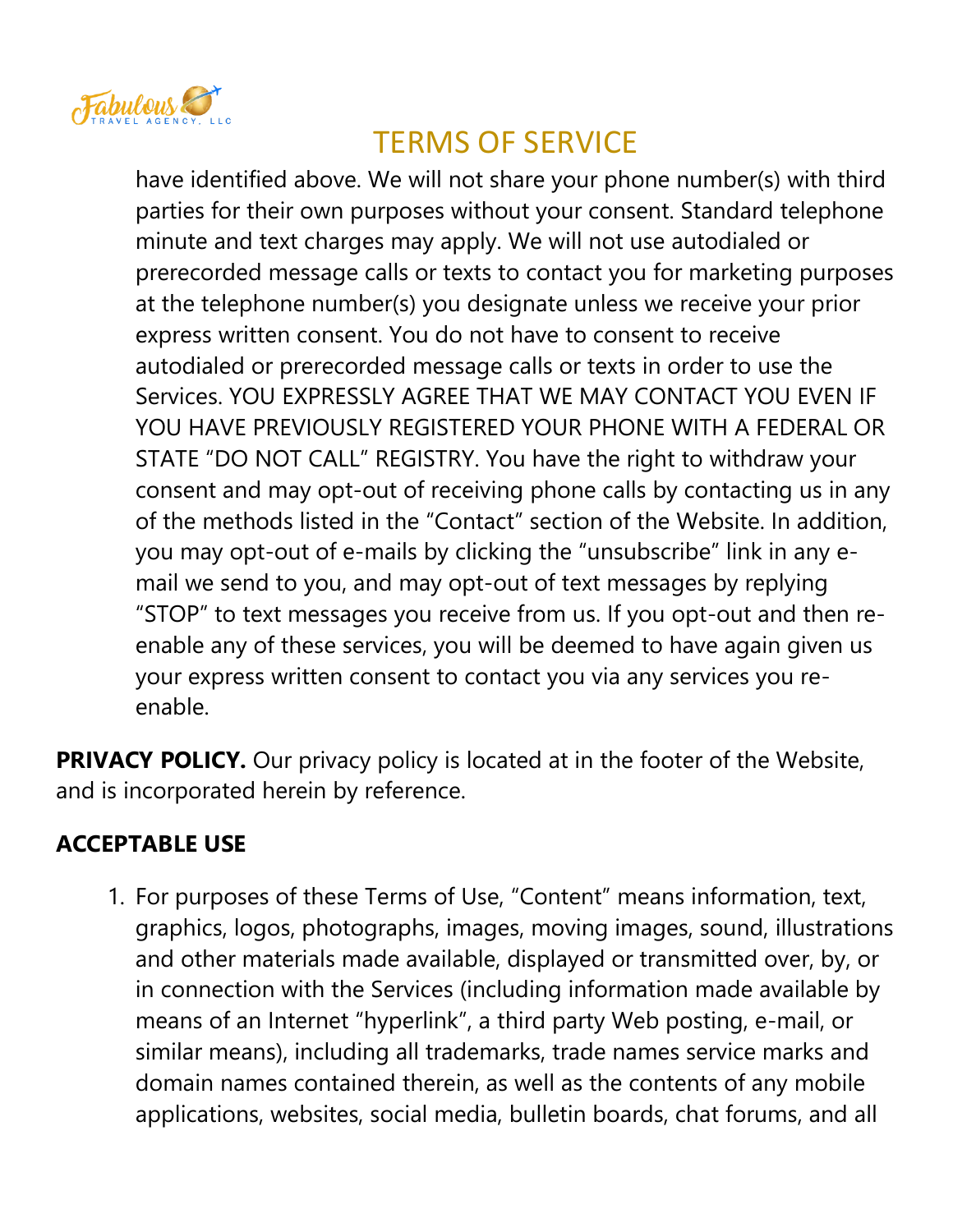

updates, upgrades, modifications, and other version of any of the foregoing.

- 2. With regard to the use of the Services, including any and all Content that you upload, send, post, e-mail, or otherwise transmit while using the Services, you represent and warrant that (i) you are the true owner of or have and will have at all times sufficient rights, without limitation, to upload the Content; (ii) the Content does not and will not violate: (a) the copyrights, patents, trade secrets, trademarks, service marks or other intellectual property rights; (b) any other property rights; (c) privacy rights; or (d) any other proprietary rights of any other person, business, or entity; and (iii) the transmission of the Content does not and will not violate any laws or breach any licenses or other agreements to which you are a party. Except as specifically permitted by law, you may not post, modify, distribute, or reproduce in any way copyrighted or other proprietary materials without obtaining the prior written consent of the copyright owner of such materials.
- 3. You acknowledge that all Content, whether posted publicly or transmitted privately over, by, or in connection with the Services is the sole responsibility of the person from whom such Content originated. You agree and acknowledge that (i) we do not control or endorse the Content and (ii) that we cannot guarantee the accuracy, integrity or quality of such Content. You further agree and acknowledge that by using the Services you may be exposed to Content that is inaccurate, offensive or indecent. You agree that the Company will not be liable whatsoever for any Content or for any loss or damage of any kind resulting, directly or indirectly, from the use of or reliance on any Content transmitted via the Services and you hereby assume and agree to bear all risks associated with the use of any Content, including any reliance on the accuracy or completeness of such Content.
- 4. In using the Services, you agree not to upload, send, post, e-mail, or otherwise transmit via the Services any Content that (i) contains viruses other code or software that damages, destroys or interferes with (or is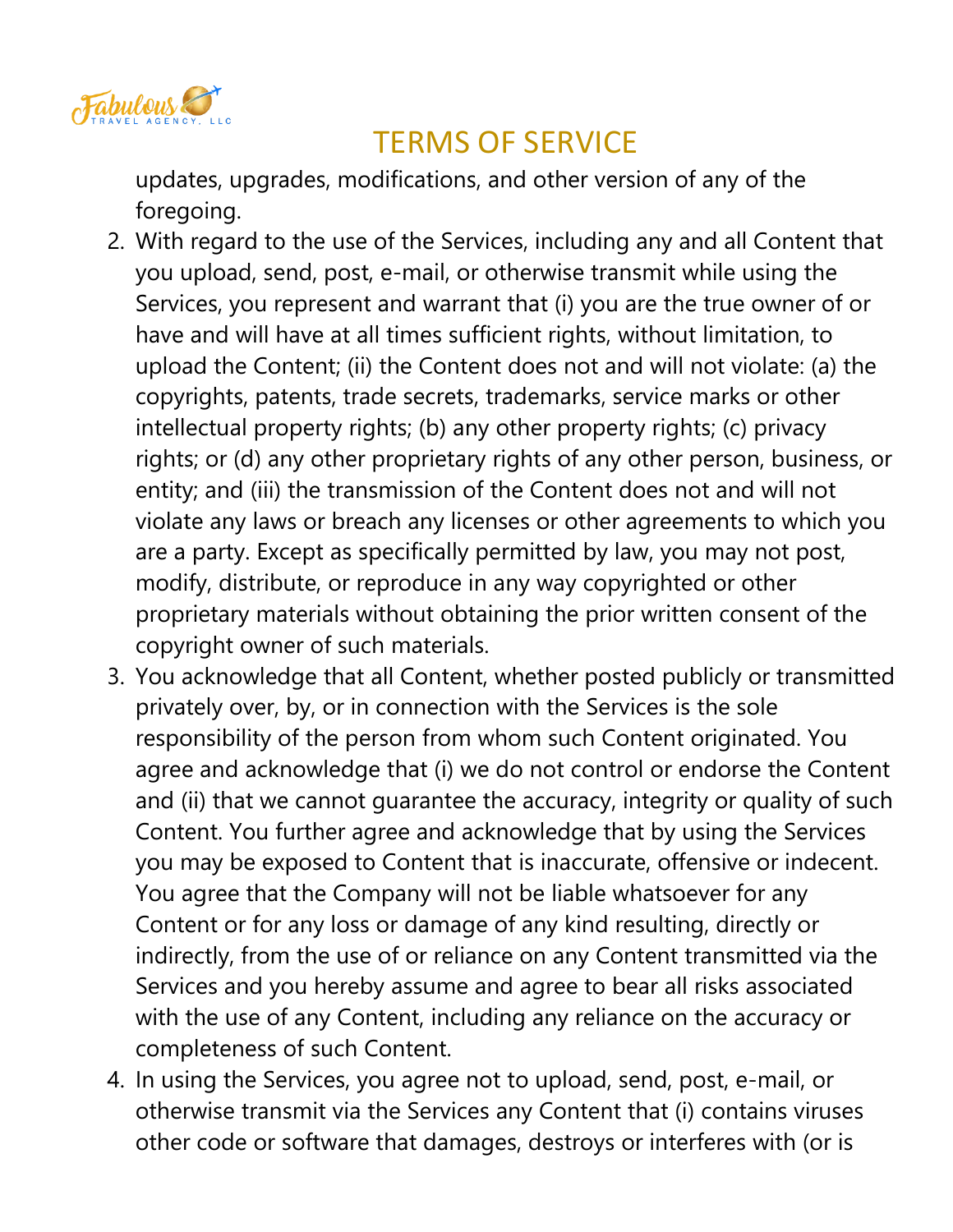

intended to damage, destroy, or interfere with) the communications networks or computer systems of Company, or our employees, contractors, affiliates, or customers, (ii) contains unlawful, tortious, libelous, defamatory, abusive, racist, harassing, or threatening material, or is invasive of another's privacy, another's right of publicity, is pornographic (including but not limited to child pornography), or otherwise objectionable as determined by us in our sole discretion, or (iii) constitutes unsolicited commercial bulk email (spam), or is prohibited by the CAN-SPAM Act of 2003, or any other applicable law regulating e-mail services.

- 5. We have the right, at our sole discretion, to remove any material that breaches these Terms of Service or is (in our sole reasonable opinion) otherwise objectionable.
- 6. You may not use the Services, either manually or by means of an automated tool, to collect the contact information or personally identifiable information of other users of the Services for any purpose (other than using the Services) including, but not limited to, collection of such information for advertising or direct marketing to users of the Services outside of the Services.
- 7. You may not use the Services to interfere with, gain unauthorized access to, or otherwise violate the security of our (or another party's) network, servers, computers, other control devices, software, or data, or to attempt to do any of the foregoing. Examples of system or network security violations include but are not limited to:
- Unauthorized monitoring, scanning or probing of networks or systems or any other action aimed at the unauthorized interception of data or the harvesting of e-mail addresses;
- Use any forged, false or misleading number identity, email header, invalid or non-existent domain names in email or postings nor employ techniques to hide, obscure or counterfeit the source of e-mail or other posting;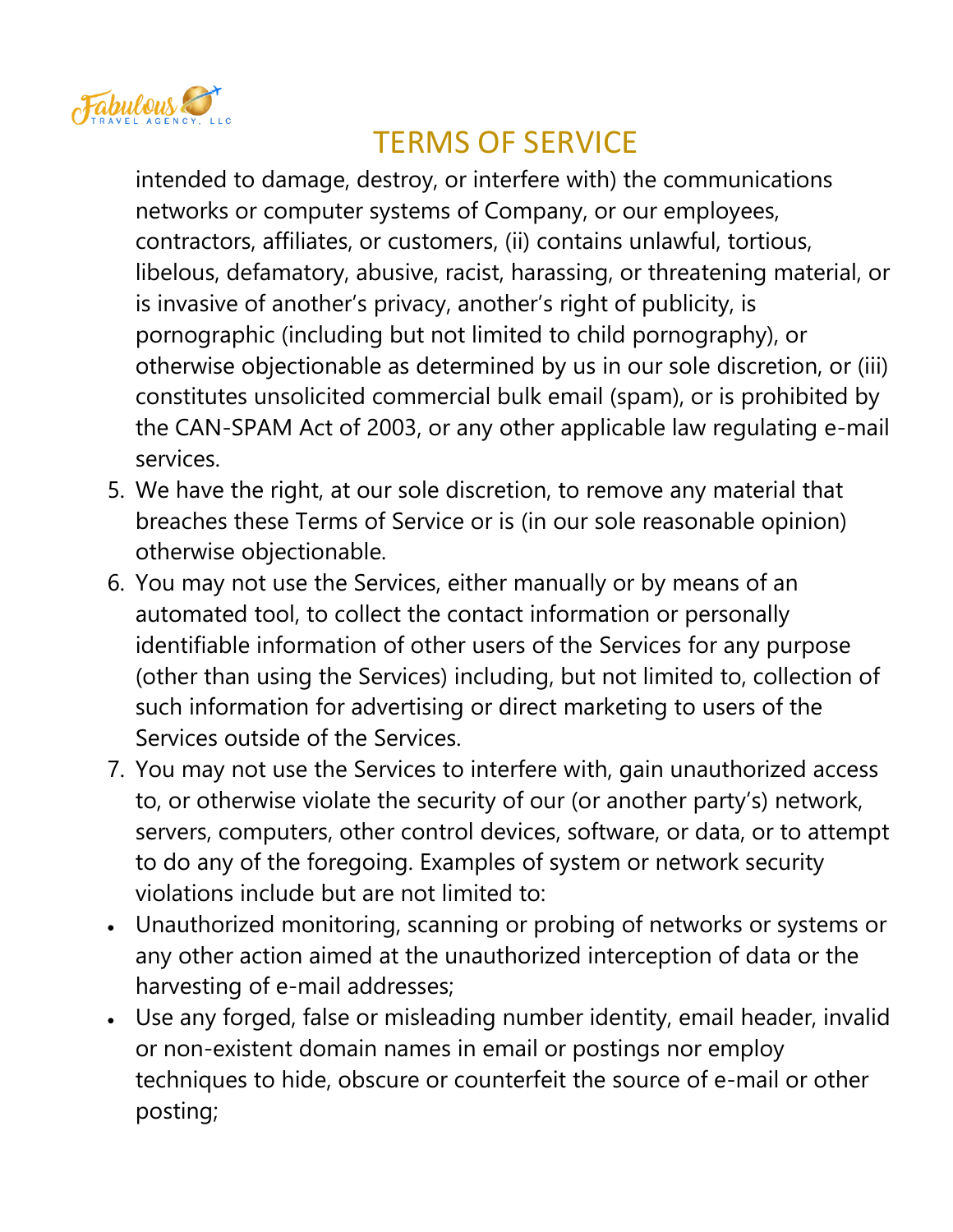

- Hacking, attacking, gaining access to, breaching, circumventing or testing the vulnerability of the user authentication or security of any host, network, server, personal computer, network access and control devices, software or data without express authorization of the owner of the system or network;
- Impersonating others, phishing, or secretly or deceptively obtaining personal information of third parties; or
- Using any program, file, script, command or transmission of any message or content of any kind, designed to interfere with a terminal session, the access to or use of the Internet or any other means of communication; except in the case of authorized legitimate network security operations, distributing or using tools designed to compromise security (including but not limited to SNMP tools), including cracking tools, password guessing programs, packet sniffers or network probing tools; or programs that may damage the operation of another's network, system, computer or other property.

#### **TERMINATION**

1. We reserve the right to immediately and without notice suspend or terminate your use of the Services if we reasonably believe that you have violated these Terms of Service. We have no obligation to provide you with notice of an alleged violation. We may at any time, at our sole discretion, discontinue the Services or any part thereof without prior notice and you agree that we shall not be liable to you or any third party for any termination of your access to the Services.

#### **THIRD PARTY SERVICES**

1. The Services may include services provided to Company by third party providers (a "Third Party Component"). Prior to using any Third Party Component, you may be required to agree to additional Terms of Service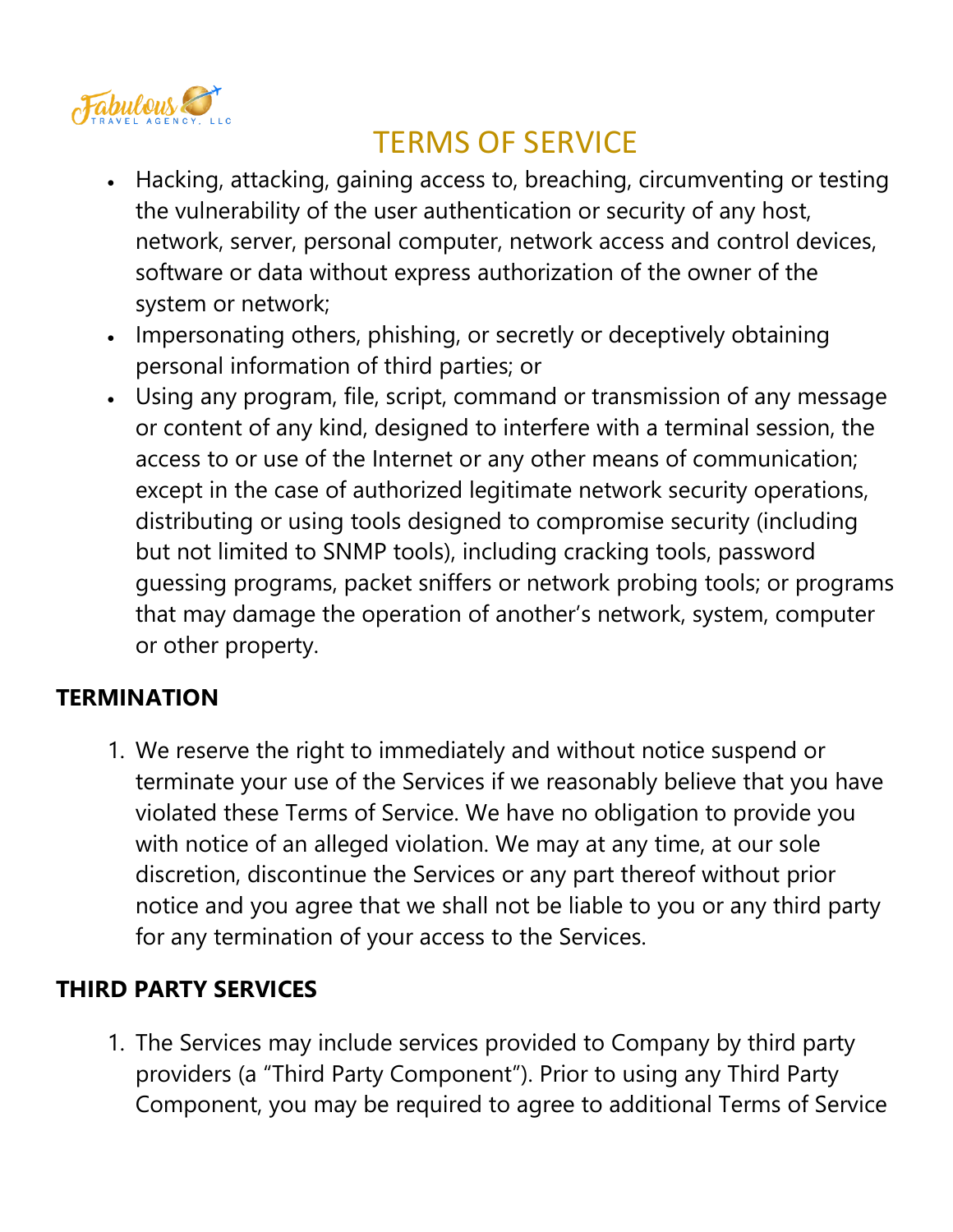

provided by such third-party vendor. You acknowledge and agree that you will comply with such additional Terms of Service.

2. The Services may also include links to third party websites that are controlled and maintained by others. You acknowledge and agree that any link to other websites is not an endorsement of such websites and that Company is not responsible for the content or availability of any such sites. Neither these Terms of Service nor our Privacy Policy governs the use of your information by third party websites.

#### **COMPLIANCE WITH LAWS**

- 1. In connection with your use of the Website or the Services, you agree to comply with all applicable laws regarding the transmission of technical data exported from the United States of America or the country in which you reside (if different) and with all local laws and rules regarding acceptable use of and conduct on the Internet.
- 2. You agree and acknowledge that (i) the export, import, and use of certain software, and technical data that may be provided as part of the Services are subject to domestic and foreign U.S. laws (including the U.S. Export Administration Act and the regulations implemented thereunder by the U.S. Department of Commerce, the U.S. Foreign Corrupt Practices Act ("FCPA"), and all foreign laws similar to the FCPA) (all such laws and regulations collectively referred to herein as "Export Laws"), as the same may be amended from time to time, (ii) the transmission of Content via the Services may be subject to all domestic and foreign privacy laws applicable to the provision of Services (including the Electronic Communications Privacy Act (together with the Stored Communications Act),the Federal Trade Commission Act, the U.S. Patriot Act, the Children's Online Protection Act, state privacy laws (including the California Online Privacy Protection Act ("CalOPPA")), state wiretap laws, and, together with all respective federal and state regulations implementing those laws, as the same may be amended from time to time (all such laws and regulations collectively referred to herein as "Privacy Laws"), and (iii) you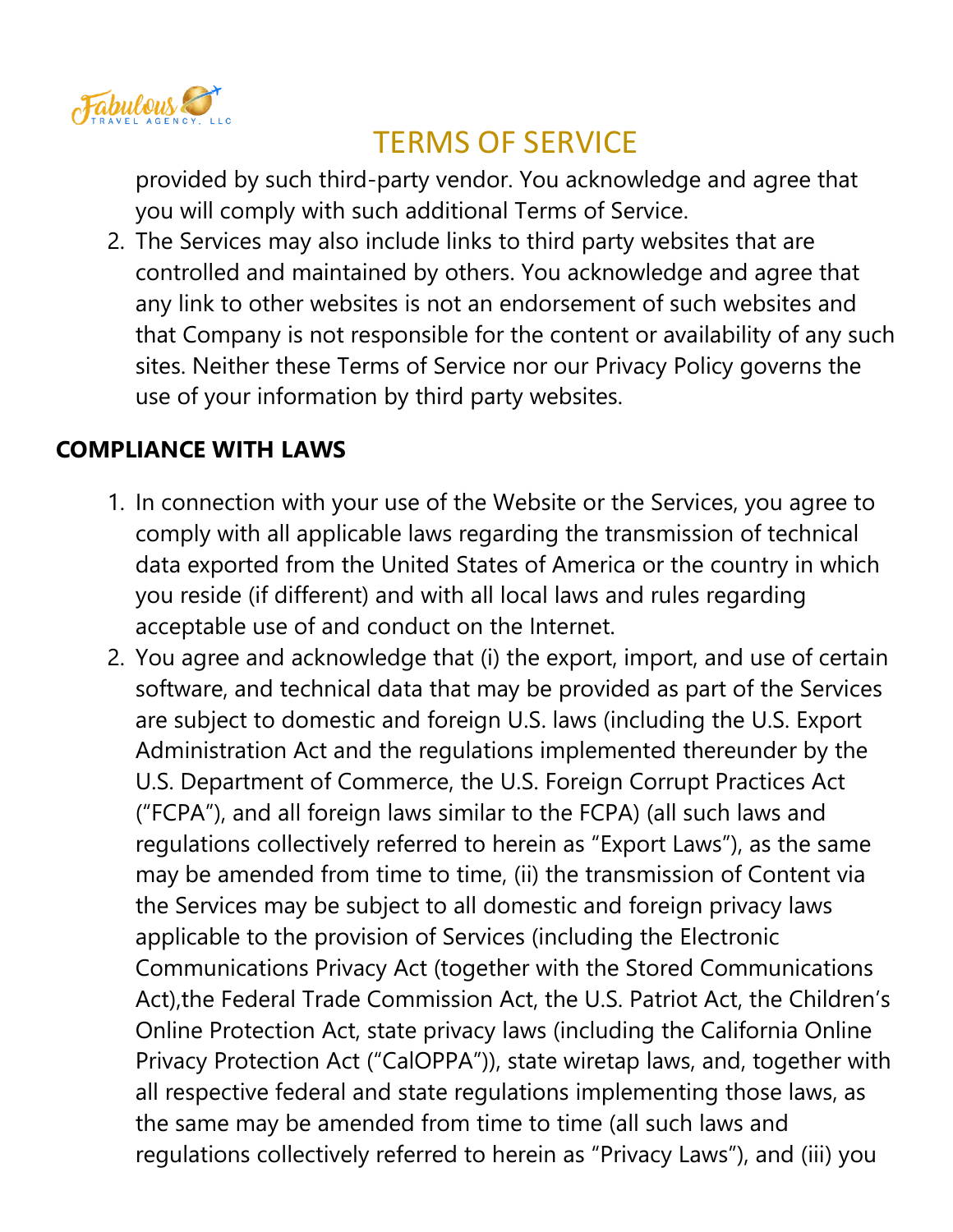

shall strictly comply with all Privacy Laws and Export Laws applicable, directly or indirectly, to your operation or use of the Services or your transmission of Content thereby.

#### **INTELLECTUAL PROPERTY RIGHTS**

- 1. You acknowledge and agree that the Services, the Website and Content contained therein (including without limitation the Website design, text, graphics and all software and source codes connected with the Website and the Services) are protected by copyright, trademarks, patents and other intellectual property rights and laws that are owned by Company or other third parties from whom Company has the right to display such intellectual property. None of the content may be downloaded, copied, reproduced, transmitted, stored, sold or distributed without the prior written consent of the copyright holder.
- 2. The Company does not claim ownership of any materials you post, upload or submit to any publicly accessible area of the Services. You hereby grant to Company (and its Affiliates) a royalty-free, perpetual, irrevocable, worldwide, non-exclusive right and license to use, reproduce, modify, adapt, publish, translate, create derivative works of, distribute, perform, and display all Content that you upload to the Services, and to incorporate any such Content in other works in any form, media, or technology now known or later developed. You agree that Company will not treat any Content that you upload to the Services as confidential and may use any such Content in the operation of its business (including without limitation, for products, services, marketing, or advertising) without incurring any liability for royalties or any other consideration of any kind.

#### **INDEMNITY**

1. You agree to indemnify, defend and hold Company and its shareholders, members, board of directors, board of managers, officers, managers,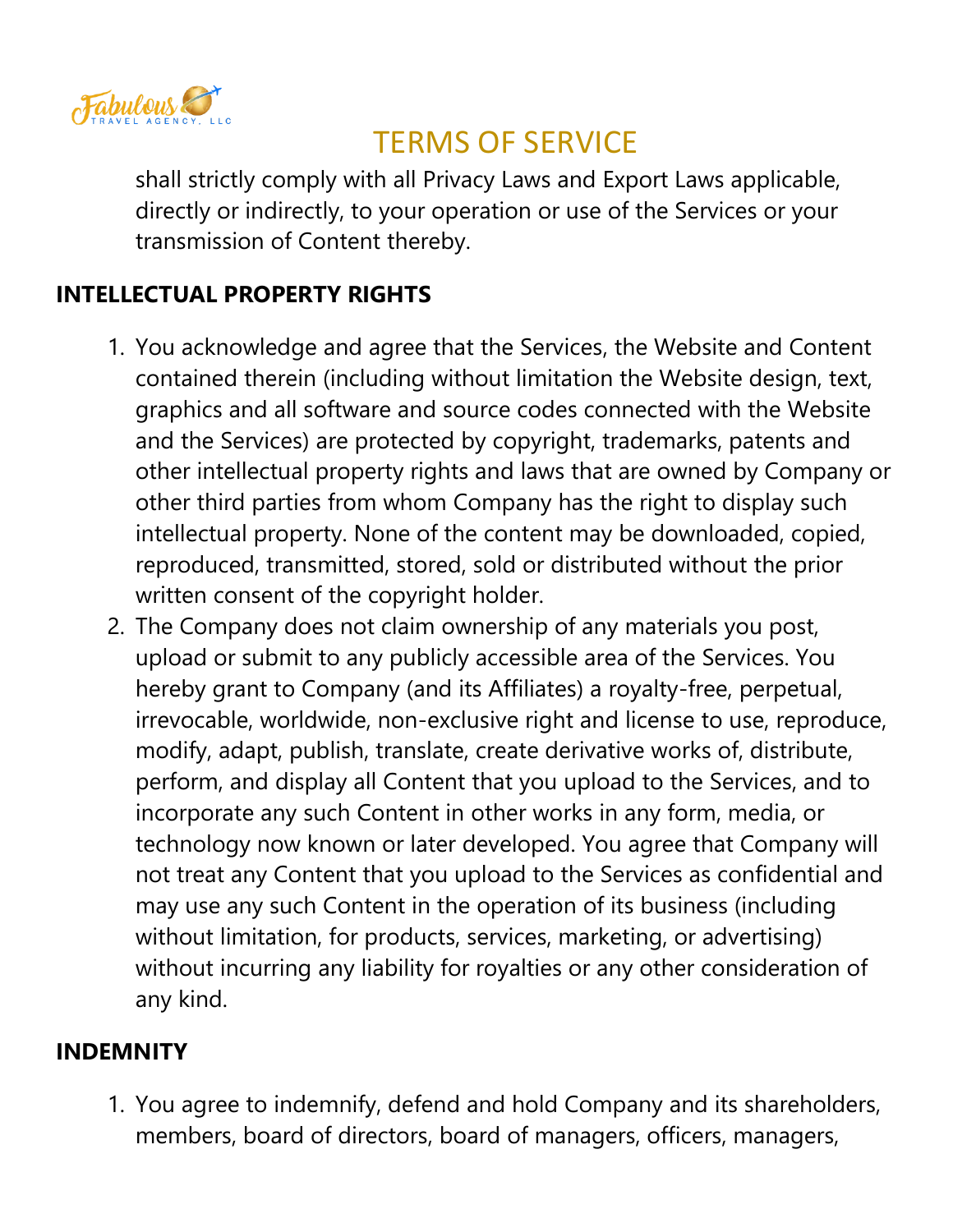

employees, agents, independent contractors, attorneys, suppliers, vendors or representatives (collectively with Company, the "Company Affiliates") harmless from and against any and all Claims and Damages arising directly or indirectly (i) from any breach by you of these Terms of Service, and (ii) any Claim brought or threatened against Company by any third party arising (a) out of your use of the Services or (b) by reason of or in connection with any Content submitted, posted or transmitted through the Services, howsoever such Claims or Damages are suffered or incurred by Company as a result of (a) or (b).

- 2. For purposes of these Terms of Service:
- "Claim" shall mean any suit, claim, demand, cause of action, administrative, regulatory or judicial action, proceeding (including condemnation or appropriation proceedings), hearing, written notice, arbitration, investigation, request for information, litigation, charge or complaint.
- "Damages" shall mean any and all injury, damage, liability, judgment, loss, penalty, interest, cost and expense, including reasonable attorneys' fees and court costs incurred due to, as part of, or resulting from an asserted or threatened Claim.

#### **DISCLAIMERS AND LIMITATION OF LIABILITY**

- 1. USE OF THE SERVICES IS AT YOUR OWN RISK. EXCEPT AS EXPRESSLY PROVIDED IN THESE TERMS OF SERVICE, THE SERVICES ARE PROVIDED "AS IS" AND WE MAKE NO WARRANTY, EXPRESS OR LIMITED, WITH RESPECT TO THE SERVICES, INCLUDING ANY AND ALL WARRANTIES OF TITLE, MERCHANTABILITY, OR FITNESS FOR A PARTICULAR PURPOSE OR USE, AND ALL SUCH WARRANTIES ARE HEREBY EXPRESSLY DISCLAIMED.
- 2. WE ARE NOT LIABLE FOR ANY DAMAGES WHATSOEVER TO THE EXTENT ARISING DIRECTLY OR INDIRECTLY FROM OR IN CONNECTION WITH LOST OR ALTERED MESSAGES OR TRANSMISSIONS OR UNAUTHORIZED ACCESS TO OR THEFT, ALTERATION, LOSS, DAMAGE OR DESTRUCTION OF YOUR CONTENT, DATA, PROGRAMS, INFORMATION, NETWORK OR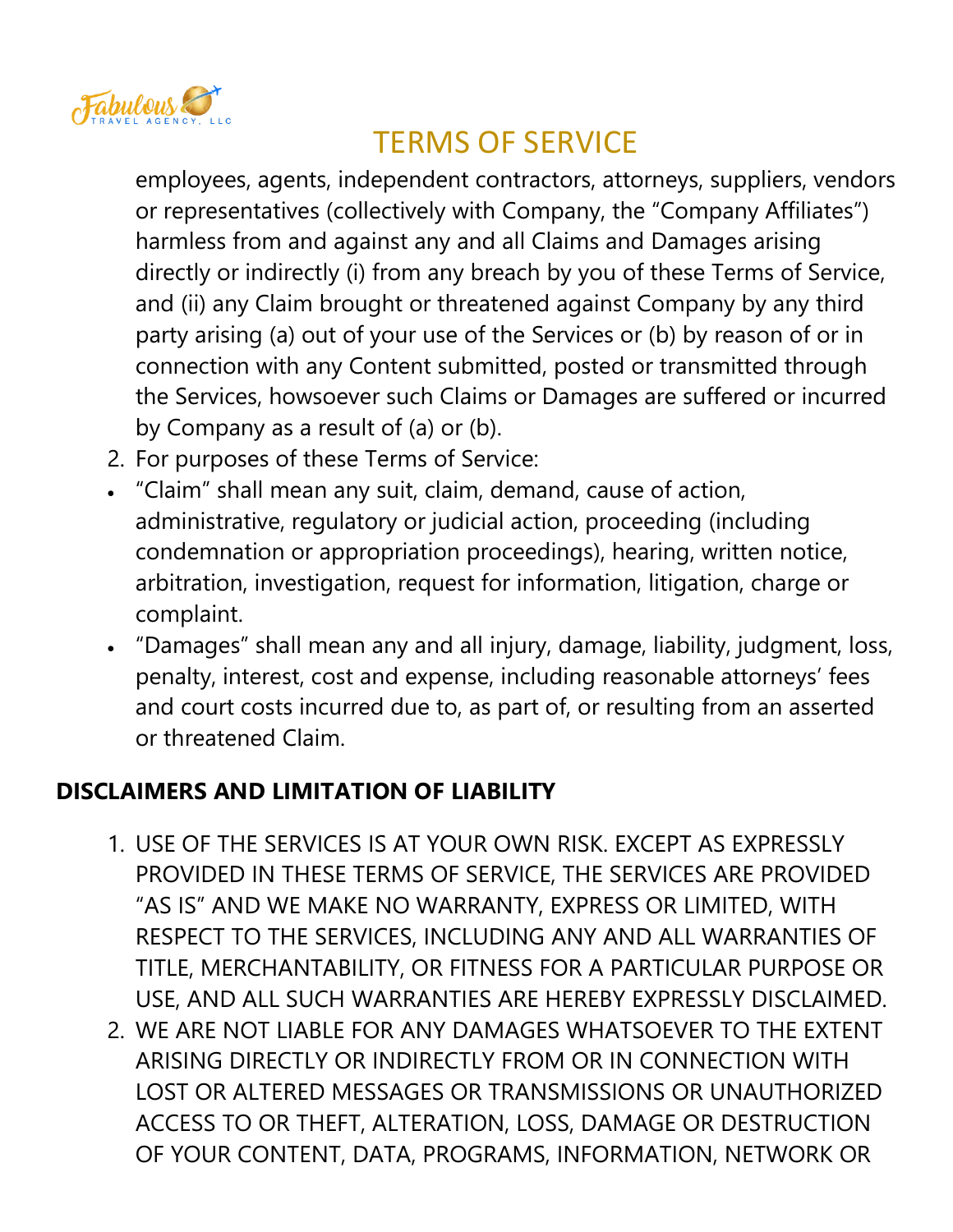

SYSTEMS, EXCEPT TO THE EXTENT THAT ANY OF THE FOREGOING IS CAUSED BY OUR GROSS NEGLIGENCE OR INTENTIONAL MISCONDUCT.

- 3. NOTWITHSTANDING ANY PROVISION OF THSE TERMS OF SERVICE TO THE CONTRARY, NONE OF THE COMPANY AFFILIATES SHALL BE LIABLE TO YOU FOR ANY LOST PROFITS, SPECIAL, INCIDENTAL, INDIRECT, PUNITIVE, OR CONSEQUENTIAL COSTS, LIABILITIES OR DAMAGES, WHETHER IN BREACH OF CONTRACT, NEGLIGENCE, STRICT LIABILITY, MISREPRESENTATIONS, OR UNDER ANY OTHER LEGAL THEORY, EVEN IF FORESEEABLE, ARISING FROM THE USE OR PERFORMANCE OF THE SERVICES, ANY INTERRUPTION OF SERVICES, OR ANY DELAY, ERROR OR LOSS OF DATA OR INFORMATION ARISING IN ANY MANNER OUT OF, OR IN CONNECTION WITH, THESE TERMS OF SERVICE, WHETHER OR NOT COMPANY HAS BEEN ADVISED OF THE POSSIBILITY OF SUCH DAMAGES, ALL CLAIMS FOR WHICH ARE HEREBY SPECIFICALLY WAIVED. TO THE EXTENT SUCH DISCLAIMER IS PERMITTED BY LAW, WE HEREBY DISCLAIM LIABILITY FOR ANY OF THE FOREGOING COSTS, LIABILITIES OR DAMAGES CAUSED BY OUR GROSS NEGLIGENCE OR INTENTIONAL MISCONDUCT. THE FOREGOING LIMITATIONS OF LIABILITY WILL APPLY TO THE MAXIMUM EXTENT PERMITTED UNDER APPLICABLE LAW.
- 4. YOU ACKNOWLEDGE THAT THE SERVICES ARE NOT GUARANTEED TO BE SECURE OR FREE FROM TAMPERING, VIRUSES, OR OTHER SECURITY VIOLATIONS. ACCORDINGLY, WE HEREBY DISCLAIM ANY AND ALL LIABILITY OR RESPONSIBILITY WHATSOEVER FOR THE SECURITY OF THE SERVICES, WHETHER OR NOT YOU HAVE IMPLEMENTED ENCRYPTION, FIREWALL PROTECTION OR ANY OTHER INTERNET SECURITY SERVICE OR DEVICE. YOU AGREE THAT THE TRANSMISSION OR USE OF CONTENT VIA THE SERVICES IS AT YOUR OWN RISK.

#### **GOVERNING LAW AND USE OF TERMS**

1. Captions and paragraph headings used in these Terms of Service are for convenience only, are not substantive provisions and are not be used to interpret any provision hereof. Pronouns used herein are to be construed